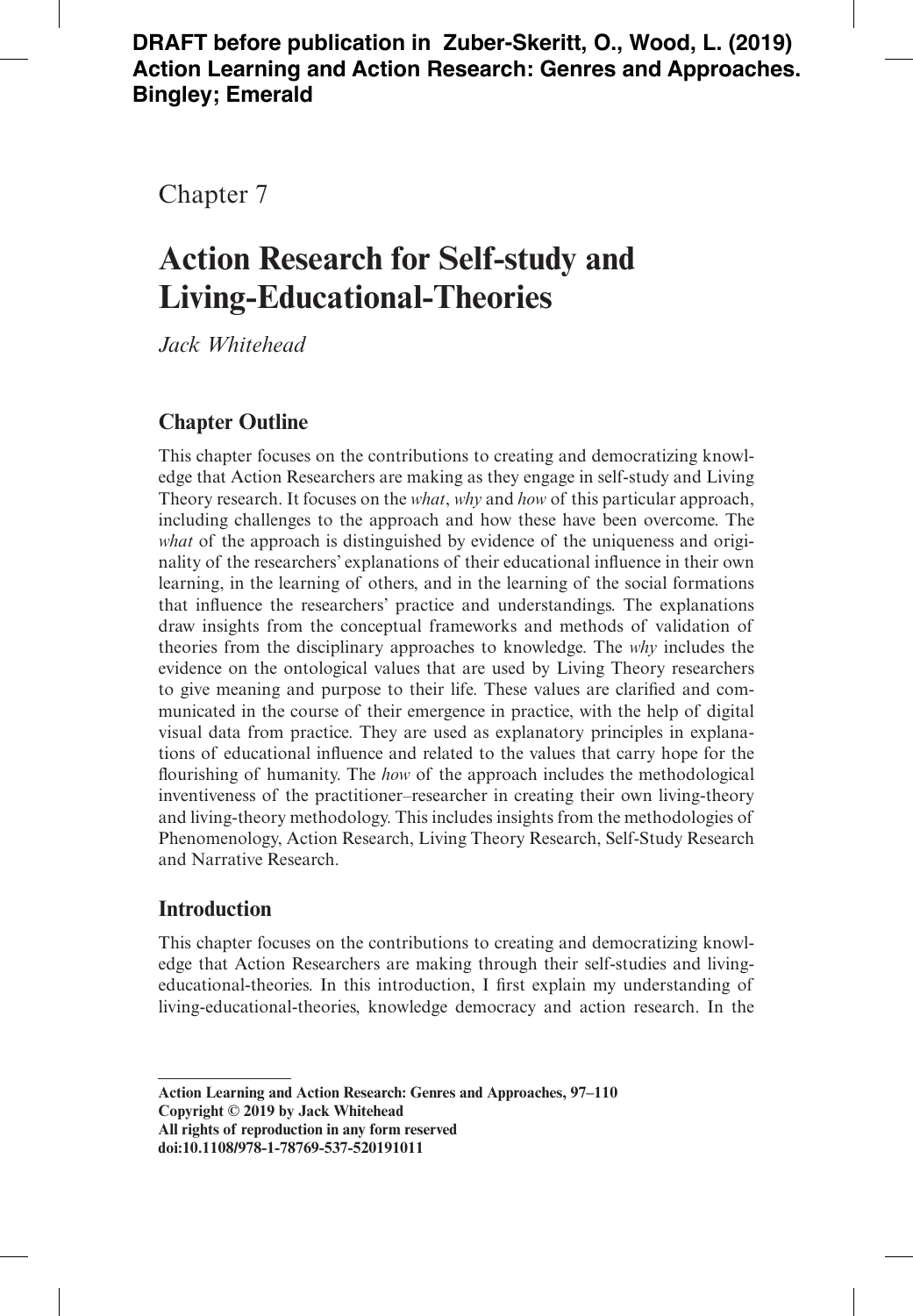main body of this chapter I discuss self-study of teacher education practices and the *what, why* and *how* of a Living Theory approach, including research processes and supervision of masters and doctoral theses, as well as challenges to a Living Theory approach.

# **Living-Educational-Theories**

The idea that individuals could create their own living-educational-theories was developed as an alternative approach to what was known as the 'disciplines' approach to educational theory. This approach was constituted by the philosophy, psychology, sociology and history of education. My main objection to this approach was that the practical principles I used to explain my educational influences in learning were regarded as at best pragmatic maxims having a first crude and superficial justification in practice that in any rationally developed theory would be replaced by principles with more fundamental, theoretical justification (Hirst, 1983, p. 18). I don't want to be misunderstood in developing this alternative. I value insights from the disciplines of education in generating a living-educational-theory. I reject the idea that the disciplines of education taken individually or in any combination can produce a valid explanation for my educational influences in my own learning, in the learning of others, or in the learning of the social formations that influence practice and understandings.

I think it is worth emphasizing that a living-educational-theory can draw insights from the theories of the disciplines of education and other disciplines, but the individual's practical principles are not replaced by principles from the disciplines. They are a necessary component in the individual's explanation of educational influence (Whitehead, 1985, 1989, 2018a, 2018b) in their knowledgecreation. When I use the term "educational influence in learning" I am focusing attention on the idea that what is educational necessarily involves learning, but that the learning, to be educational, must include values that carry hope for the flourishing of humanity.

Glenn, Roche, McDonagh, and Sullivan (2017) have focused on action research for self-study and living-educational-theories in their research on learning communities in educational partnerships, with a focus on action research as transformation. They developed their living-educational-theory of learning communities as each participant evolved their understanding of their practice. They focused on living their values around knowledge creation. Each participant created and articulated their own new learning in relation to their values. Glenn et al. argue that all participants can recognize the potential for knowledge creation in the other, in a merging of ontological, epistemological and methodological values.

The Living Theory approach acknowledges that each group must create the community that best suits their situation. Readers are invited to reveal their passions and enthusiasms for learning together, for our own benefit and the benefit of those with whom we work. We are invited by Glenn et al. (2017) to continue this narrative by sharing our stories on www.eari.ie (p. 164).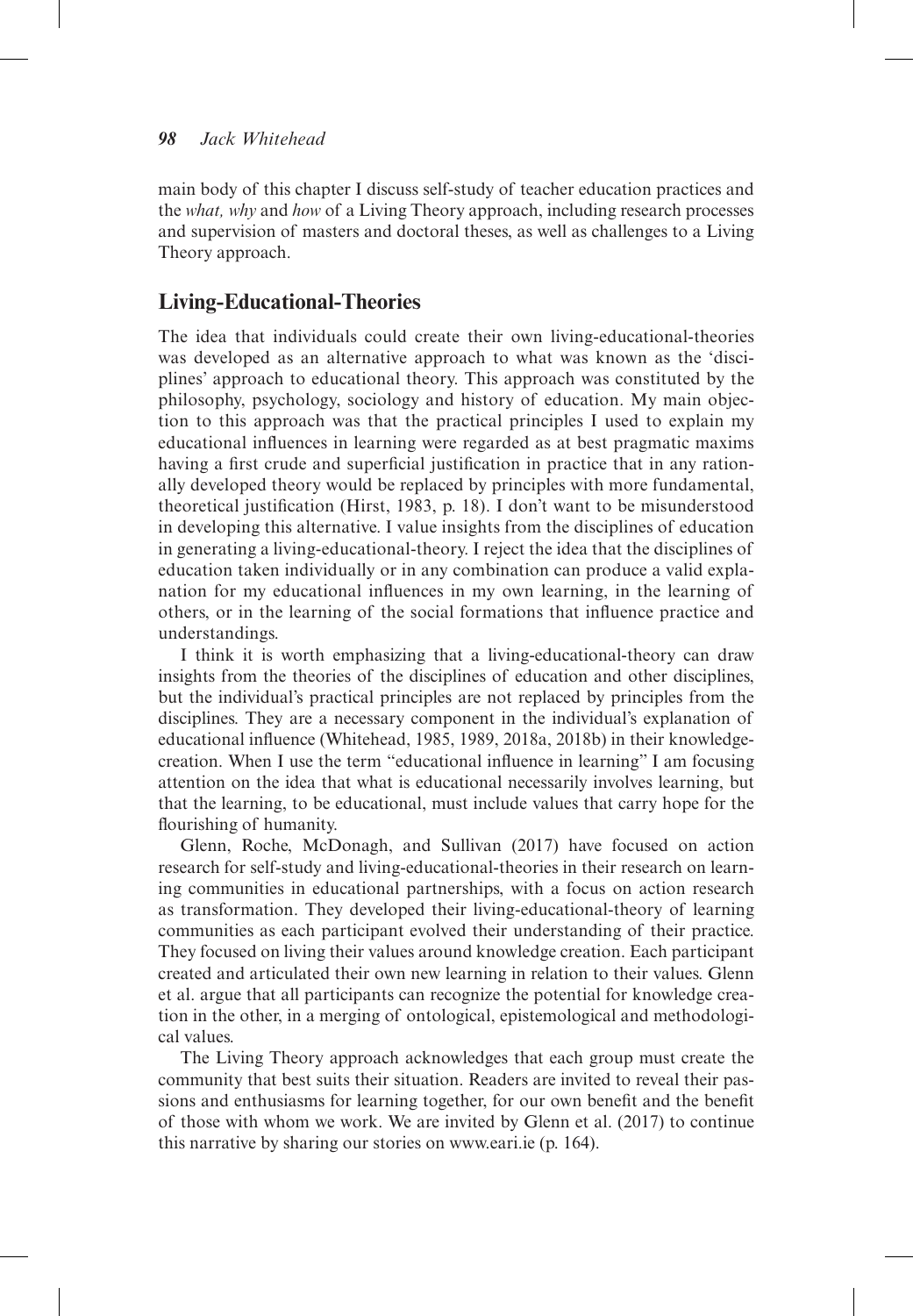# **Knowledge Creation**

One of the distinguishing characteristics of any form of research is that it is concerned with knowledge creation in the form of information gathering and theory generation and testing. At the heart of knowledge creation is making public the data gathering and analysis so that its validity can be publicly tested. In Living Theory research I advocate using two related processes to test and enhance the validity of the knowledge being offered in explanations of educational influence. The first draws on Popper's (1975) insight about the mutual rational control by critical discussion:

Inter-subjective *testing* is merely a very important aspect of the more general idea of inter-subjective *criticism*, or in other words, of the idea of mutual rational control by critical discussion. (p. 44)

The second draws on Habermas' (1976) four criteria of social validity in reaching an understanding with each other in terms of comprehensibility, evidence, normative influences and authenticity (pp. 1–2). For example, I advocate that the following four questions are included in the responses of a validation group made up of three to eight peers:

- ⦁ How could the comprehensibility of the explanation be strengthened?
- ⦁ How could the evidence used to justify assertions be improved?
- ⦁ How could the normative understandings of socio-historical and sociocultural influences be deepened and extended?
- ⦁ How could the authenticity of the explanation, in terms of living values as fully as possible, be enhanced?

As well as generating explanations of educational influences in learning, Living Theory researchers create their own living-theory-methodology as they ask, research and answer questions of the kind, "How do I improve what I am doing in living my values as fully as I can?". These contributions to the creation of knowledge are consistent with Dadds and Hart's (2001) idea of 'methodological inventiveness': "To create enquiry approaches that enable new, valid understandings to develop; understandings that empower practitioners to improve their work for the beneficiaries in their care" (p. 169).

# **Knowledge Democracy**

Budd Hall and Rajesh Tandon (2016) refer to three interrelationships in knowledge democracy: (1) the importance of the existence of multiple epistemologies or ways of knowing; (2) the knowledge both created and represented in multiple forms including text, image, numbers, story, music, drama, poetry, ceremony, meditation and more; and (3) the intentional linking of values of democracy and action to the process of using knowledge.

Rowell (2017) stresses the importance of knowledge mobilization (ARNA, 2017a) in developing such an approach, in supporting seven participatory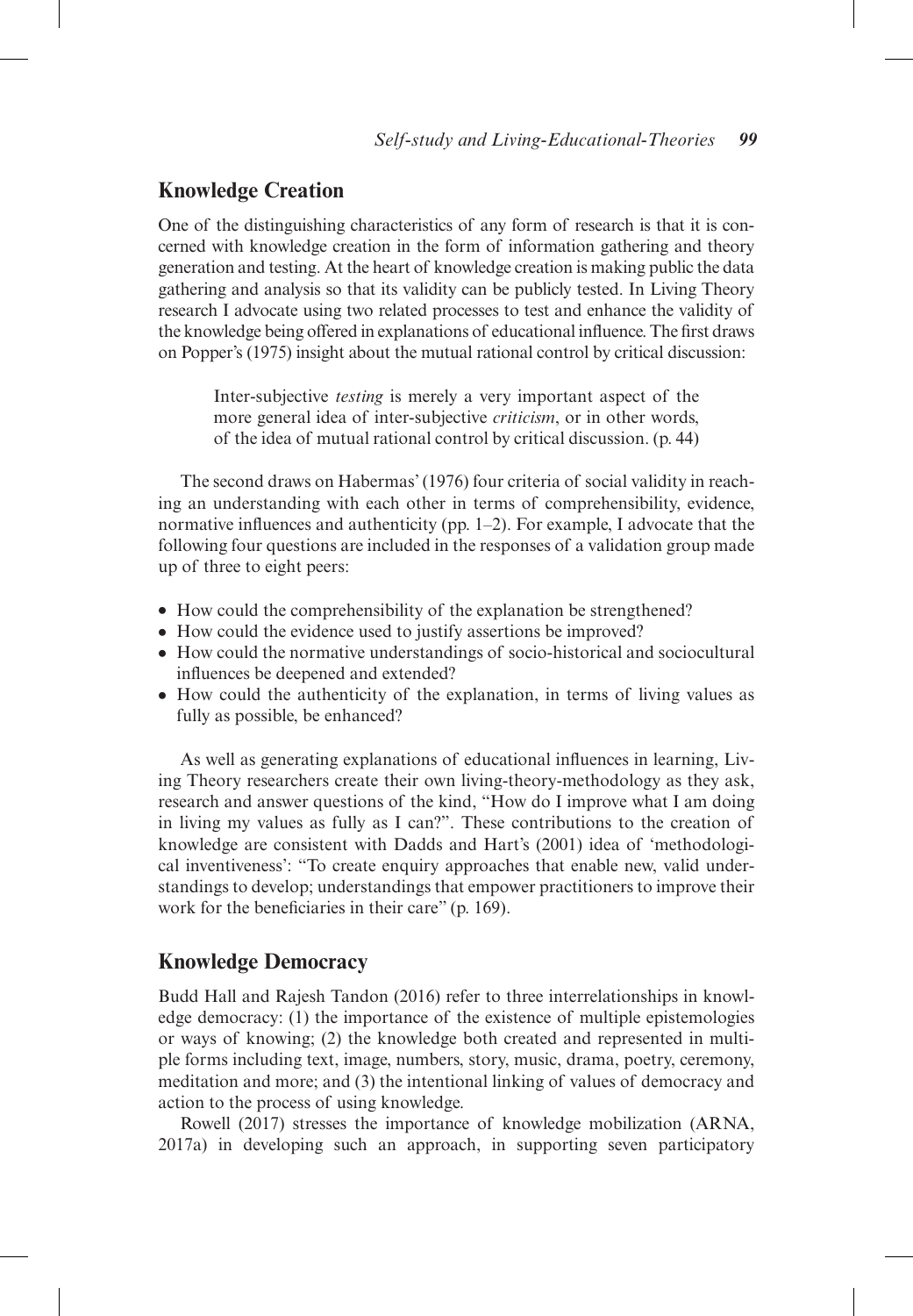workshops around the world in preparation for the Action Research Network of the America's (ARNA, 2017b) Conference in Cartagena, Columbia, on "Participation and Democratization of Knowledge: New Convergences for Reconciliation".

# **Action Research**

Stephen Corey (1953) produced the first book on action research to improve school practices. Several different forms of research, all claiming to be action research, have developed over the past 70 years through the global spread of action research. I first explicated my use of action–reflection cycles while evaluating the Schools Council Mixed Ability Exercise in Science (Whitehead, 1976). I identified these cycles as insights from Dewey's (1938/1997) ideas on learning from experience. In the 1980s, I used the definition of action research provided by Carr and Kemmis (1986):

Action research is simply a form of self-reflective enquiry undertaken by participants in social situations in order to improve the rationality and justice of their own practices, their understanding of these practices, and the situations in which the practices are carried out. (p. 162)

Another tradition of action research is "the systematic collection of information that is designed to bring about social change" (Bogdan & Biklen, 1992, p. 223). Bogdan and Biklen claim that action researchers marshal evidence or data to expose unjust practices or environmental dangers and recommend actions for change. This tradition of action research, while exposing unjust practices and recommending actions for change, differs from Living Theory research because it does not place any responsibility on action researchers to account for their own lives and influence as they explore the implications of their recommendations. This responsibility is a characteristic of Living Theory research. Living Theory research also differs from community-based action research as developed by Stringer (1999). In Living Theory research it is not necessary to commence with an interest in the problems of a group, a community, or an organization. It is, however, necessary to ground the Living Theory research in an individual who is living, as fully as possible, their ontological values that they use to give meaning and purpose to their lives.

Kemmis and McTaggart (1988, pp. 5–6) also stress collective and collaborative forms of research in distinguishing action research, while acknowledging the importance of critically examining the actions of individual group members. This approach, unlike Living Theory research, does not stress the importance of the knowledge-creating capacities of individuals to make original contributions to educational knowledge.

The working definition of action research put forward by Altrichter, Kemmis, McTaggart and Zuber-Skerritt (1991) includes both individuals' reflections and enquiries into improving their practice and their own situations and increasing participation and collaboration. This is consistent with Living Theory research.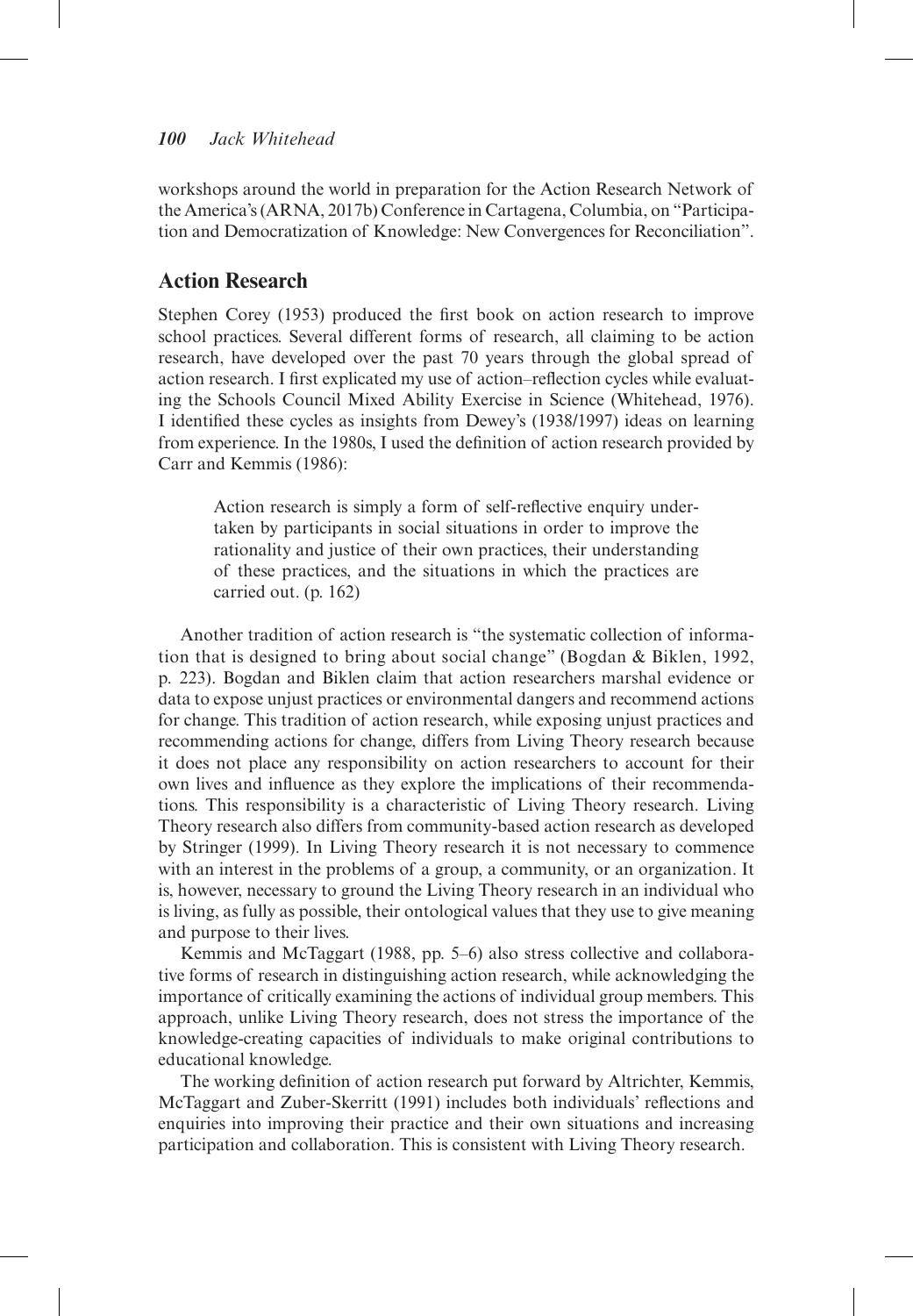Like Altrichter et al., Skolimowski (1994) lists some of the main characteristics of a participatory research program and points to love as the deepest form of participation:

Love is the deepest form of participation. Where there is love there is participation. Loveless participation is an anaemic involvement. To participate is the first step to loving. (p. 159)

The inclusion of love within a research program may be too much for minds trained in the rigors of objectivity. Yet, many of us recognize the importance of love in loving what we are doing. Lohr's (2016) doctoral thesis on "Love at Work" uses Love as an explanatory principle and living standard of judgment.

Participatory action research (PAR) is an approach to research in communities that emphasizes participation and action. It seeks to understand the world by trying to change it, collaboratively. PAR emphasizes collective inquiry and experimentation grounded in experience and social history. Within a PAR process, communities of inquiry and action evolve and address questions and issues that are significant for those who participate as co-researchers.

The Colombian sociologist Orlando Fals Borda and others organized the first explicitly PAR conference in Cartagena, Colombia in 1977. Based on his research with peasant groups in rural Boyaca and with other marginalized groups, Fals Borda and Rahman (1991) called for the 'community action' component to be incorporated into the research plans of traditionally trained researchers. For the work of Rajesh Tandon and others, see Participatory Research in Asia (PRIA) at https://www.pria.org.

Cooperative inquiry, like participatory inquiry and some other forms of action research, defines the research in terms of all participants working together in an inquiry group as co-researchers and as co-subjects. In Heron and Reason's (2008) definition of cooperative inquiry, everyone is engaged in the design and management of the inquiry and is involved in making sense and drawing conclusions.

It isn't that Living Theory researchers deny the value of cooperation. A Living Theory researcher can and does engage in cooperative activities and enquiries, without the necessity of defining their research as participatory or cooperative as understood in the above definitions. Living Theory research, while being grounded in self-study, requires the generation of evidence-based explanations of educational influences in learning.

# **Self-study of Teacher Education Practices**

In 1995, the journal *Teacher Education Quarterly* published a special issue on *Self-Study and Living Educational Theory*. The contributors invited me to respond to their papers. What I focused on (Whitehead, 1995) was what I continue to emphasize. I focused on the importance, in a self-study of a teacher's education practice, of including an evidence-based explanation of the educational influence of the self-study researcher in the learning of students. In *What Counts as*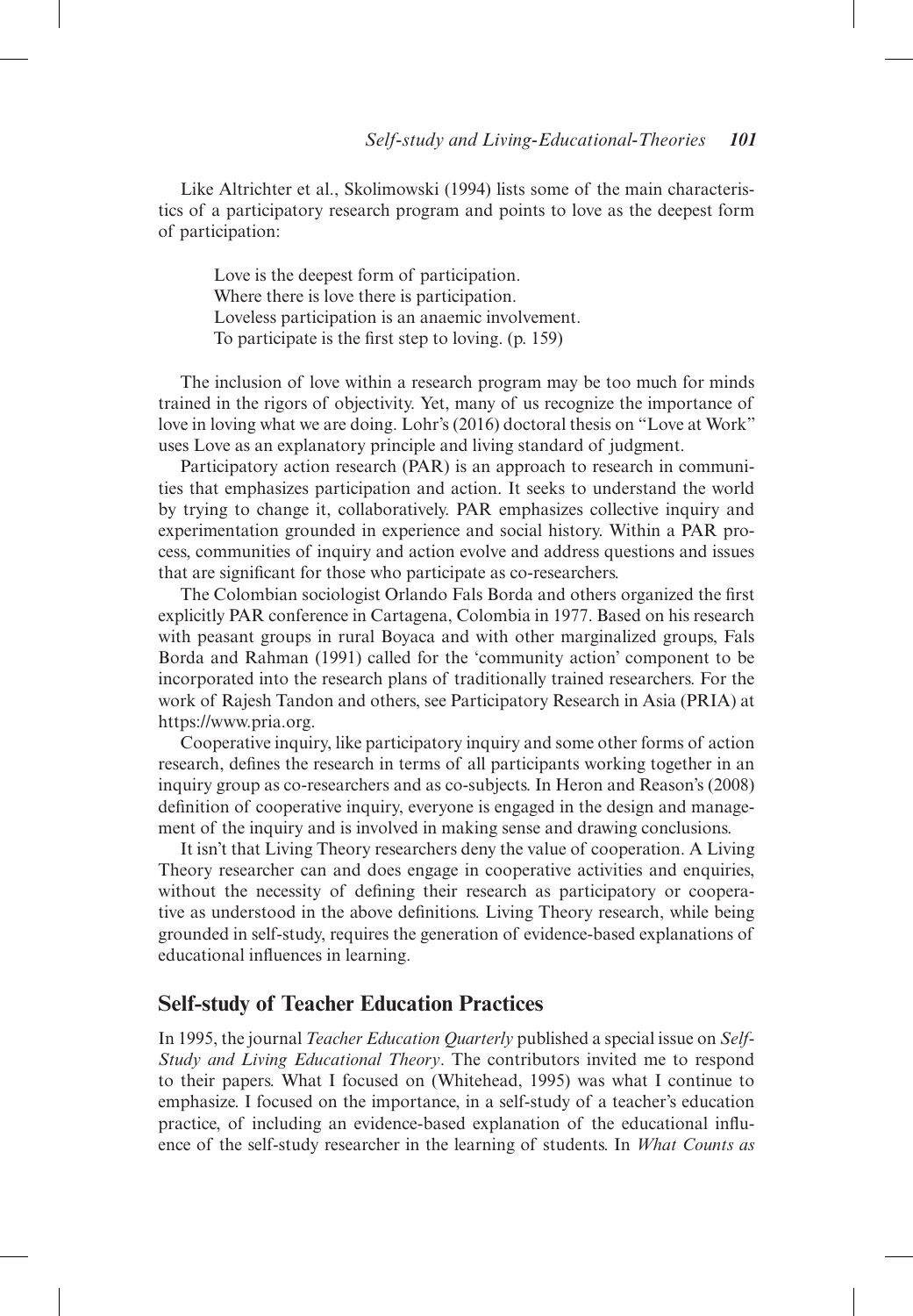*Evidence in the Self-studies of Teacher Education Practices?* (Whitehead, 2004) I focused on the nature of evidence, in an evidence-based explanation of educational influences in learning. I pointed to limitations in purely printed-text of communicating the embodied expressions of meanings of energy-flowing values in explanations of educational influence and have emphasized this point in later writings (Whitehead, 2014).

In responding to a text on *Being Self-Study Researchers in a Digital World* (Whitehead, 2017a), I recognized the importance of the claim to be presenting research on the intersection of self-study research, digital technologies and the development of future-orientated practices in teacher education. The text fulfilled its aim of highlighting how digital technologies can enhance pedagogies and the knowledge-base of teacher education. However, I also pointed out that, as a printed-text communication of self-study and educational action research, its communications are limited by the domination of printed text. I should have also appreciated some engagement with the most advanced social theories of the day, such as the ideas of Boaventura de Sousa Santos (2014), to explore the possibility that the logic and language used in this book are contributing to what Santos referred to as 'epistemicide' in terms of the killing off of indigenous knowledges.

The text offers no discernible challenge to the dominance of what Santos refers to as the Epistemologies of the North. I know that it is difficult to include digital visual data in solely printed text. However, it is becoming increasingly important to acknowledge the limitations of solely printed text for communicating these explanations, particularly the meanings of embodied expressions of the use of values as explanatory principles.

# **The** *What* **of a Living Theory Approach**

The *what* of a Living Theory approach is focused on the asking, researching and answering of questions of the kind, "How do I improve what I am doing?", where the question is grounded in the social, cultural and historical context in which the researcher is living and working. The focus on improving practice highlights the importance of clarifying and communicating the meanings of the values that will distinguish something as an improvement. Values can be talked about and written about lexically in the sense that the meanings of value-words are defined in terms of other words rather than by reference to embodied expressions of meaning. Values can also be understood ostensively in the sense that they are clarified in the course of their emergence through practice. Ostensive expressions focus attention on embodied expressions of meaning. We cannot do anything without the expression of energy. The *what* of a Living Theory approach always recognizes the importance of including flows of energy with values that the individual believes carries hope for the flourishing of humanity. The *what* of a Living Theory approach also recognizes that whatever we are doing to improve our practice can include socio-cultural and socio-historical influences. These need to be taken into account if we are to be as effective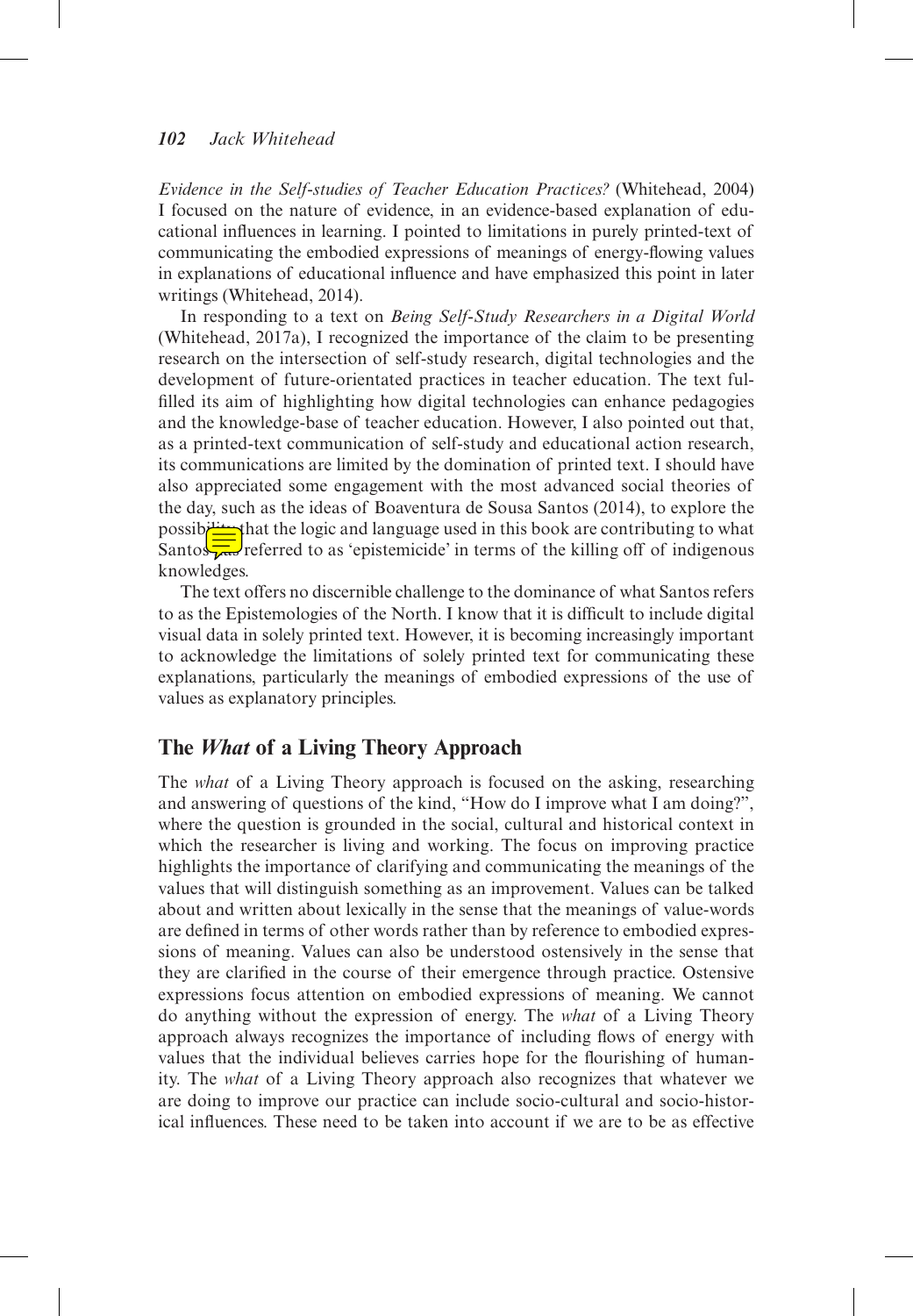as possible in improving what we are doing. A Living Theory approach must include the generation and testing of explanations.

Hence, the *what* of the approach is also distinguished by the uniqueness and originality of the action researchers' explanations of their educational influence in their own learning, in the learning of others and in the learning of the social formations that influence their practice and understandings. The explanations draw insights from the conceptual frameworks and methods of validation of theories from the disciplinary approaches to knowledge. I think it is worth repeating that the focus on explanations in Living Theory research is because of a requirement of research that it is focused on data gathering and theory generation and testing.

## **The** *Why* **of a Living Theory Approach**

I understand the 'why' of Living Theory research in terms of Erich Fromm's (1960) humanistic ethics, with a point from his *Fear of Freedom*. Fromm says that if a person can face the truth without panic, they will realize there is no purpose to life other than that which they create for themselves through their loving relationships and productive work (p. 18). I agree with Fromm that we are faced with the choice of uniting with the world in the spontaneity of love and productive work, or of seeking a kind of security that destroys our integrity and freedom. So, the 'why' of Living Theory research is grounded in exploring the implications of engaging with the world with love and productive work. The 'why' can also be understood in terms of Foucault's reflections on death, cited by Eribon (1989):

In considering oneself on the point of dying, one can judge each of the acts that one is in the process of committing according to its own worth – "Concerning the moral progress that I shall have been able to make … I am waiting for the day in which I will become my own judge and I will know if I have virtue on my lips and in my heart". (pp. 331–332)

Living Theory research enables a practitioner–researcher to document the explanations of educational influences in a way that creates an archive of livingtheories. This offers the possibility of judging the extent to which one has managed to live a worthwhile life with love and productive work that carries hope for the flourishing of humanity.

The *why* of a Living Theory approach also shares a desire with all researchers to find answers to questions that the individual cares about and to contribute to knowledge. It is distinguished from other forms of research in that, for a Living Theory researcher, the research is a way of life in seeking to live as fully as possible the values that carry hope for the flourishing of humanity (Whitehead, 2018a, 2018b).

Hence, the *why* includes the energy-flowing ontological values used by the Living Theory researcher to give meaning and purpose to their life. These values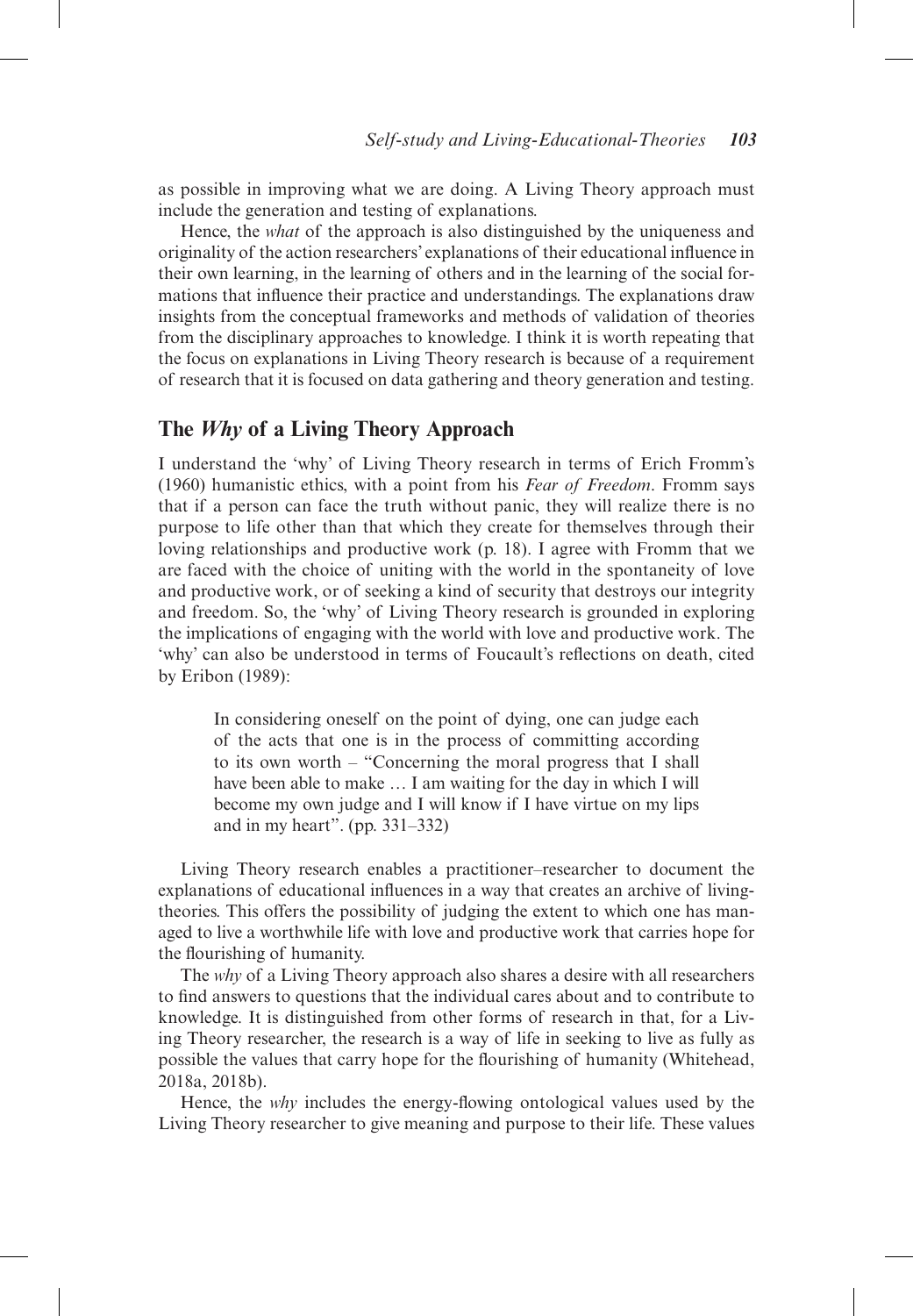are clarified and communicated in the course of their emergence in practice with the help of digital visual data from practice. The digital visual data is necessary because it can focus attention on the embodied expressions of these energyflowing values. The values are used as explanatory principles in explanations of educational influence and related to the values that carry hope for the flourishing of humanity. The epistemological significance of the energy-flowing values is that, as well as providing explanatory principles, they form the living-standards of judgment that can be used to evaluate the validity of the contribution to knowledge.

# **The** *How* **of a Living Theory Approach**

The *how* of the approach includes the methodological inventiveness (Dadds & Hart, 2001, p. 166) of the Living Theory researcher in creating their own livingtheory methodology. This methodology can include insights from Phenomenology, Action Research, Living Theory research, Self-study research and Narrative research (Whitehead, 2018b). For example, Husserl's (1912) insight about the resistance of phenomenology to categorizations by "methodologically devised schemes of constructive symbolism" (p. 12) can be used to understand the importance of methodological inventiveness in making public the educational influences of the embodied expressions of values and personal knowledge.  $\overline{\overline{\mathbf{V}}}$ 

The resistance of embodied values and knowledge, to the application of methods in representing their educational influences in learning, highlights the importance of self-study and narrative research in representing and explaining the educational influences of embodied values and knowledge. Laidlaw (1996), for example, used the metaphor of Coleridge's poem *The Ancient Mariner*, to explain in her narrative, her educational influences in a living-theory self-study.

Living Theory researchers can use action-reflection cycles to express valuesbased concerns, to develop action plans, to act and gather data, to evaluate the effectiveness of the actions, and to modify the concerns, plans and actions in the light of the evaluations. In locating their research as Living Theory research, the researcher is committed to generating and sharing an evidence-based explanation of their educational influences in their own learning, in the learning of others, and in the learning of the social formations that influence their practice and understandings.

In many research programs, especially those being legitimated by Universities, practitioner–researchers are often asked, and sometimes required, to specify in a research proposal the methodology that they will be using at the beginning of their research. The recognition that a Living Theory researcher will be creating their living-theory methodology in the course of their inquiry, can create some problems if a research committee requires that the methodology is pre-specified before it is generated through the research. The following processes for Living Theory research might help Living Theory researchers to emphasize the importance of their methodological inventiveness and to avoid the imposition of inappropriate methods and methodology.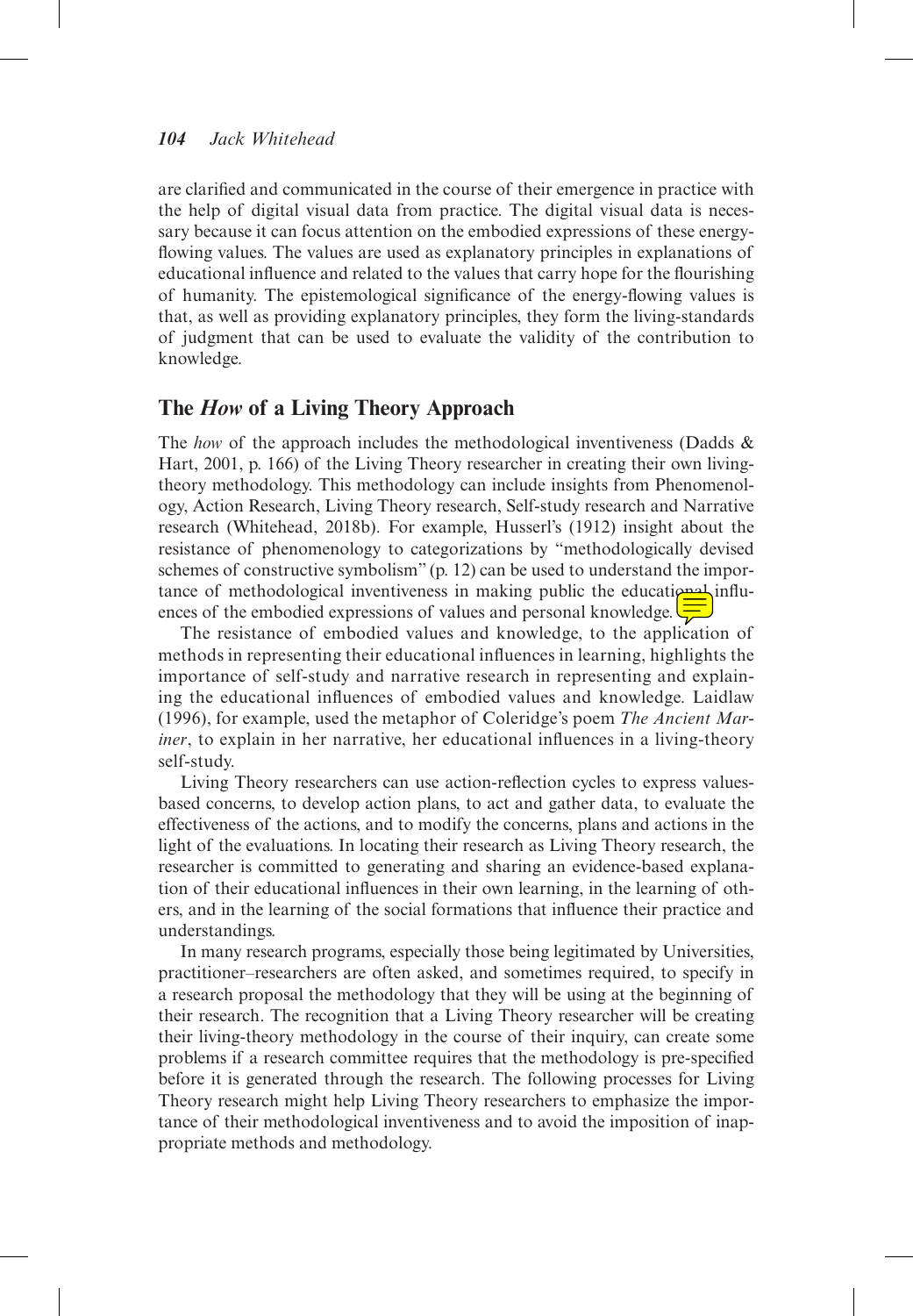## **Living Theory Research Processes**

In a Living Theory research process it is important to bear in mind the two intentions of improving practice and generating knowledge that contribute to the flourishing of humanity. Improving practice relates to the 'why' by including ontological and relational values, and using them to judge improvements in practice and in generating knowledge. Generating knowledge involves the creation of your own living-theory as an explanation of your educational influences. It includes the generation of your living-theory-methodology. The originality of a Living Theory researcher can be understood epistemologically in that it includes the values-based, living standards of judgment that can be used to judge the validity of the contribution to knowledge.

#### *Masters and Doctoral Programs*

I make a distinction between the Living Theory research processes involved in supervising those involved in masters and doctoral research programs. In a master's program there is no requirement to make an original contribution to knowledge. This requirement is part of the award of a doctoral degree. Here are some suggestions and reflections for those involved in the supervision of Living Theory research master's and doctoral programs. For master's programs – see http://www.actionresearch.net/writings/mastermod.shtml.

When supervising Living Theory doctoral students, I usually begin by asking for clarification about the context in which the practitioner–researcher is working and what they would like to focus on in improving their practice. I focus on questions such as "What motivates you?", "What excites you?". I sometimes ask about if or when they experience themselves as 'living contradictions', in the sense of not doing what the person wants to do.

My intention is to help me to understand the ontological and relational values that the researcher uses to give meaning and purpose to their lives and to help them to clarify and to understand these for themselves. I ask them to, for example,

- ⦁ select an area of practice that they can work on to improve;
- ⦁ tell me the possible steps they might take to improve their practice and to develop an action plan;
- ⦁ collect data to make a judgment on their influence; and
- ⦁ produce an evidence-based explanation of their educational influences in learning, which includes embodied expressions of energy-flowing values as explanatory principles and standards of judgment.

I also ask them to:

- ⦁ ensure that ethical guidelines are followed;
- ⦁ ensure that their explanations include evidence of educational influences in learning; and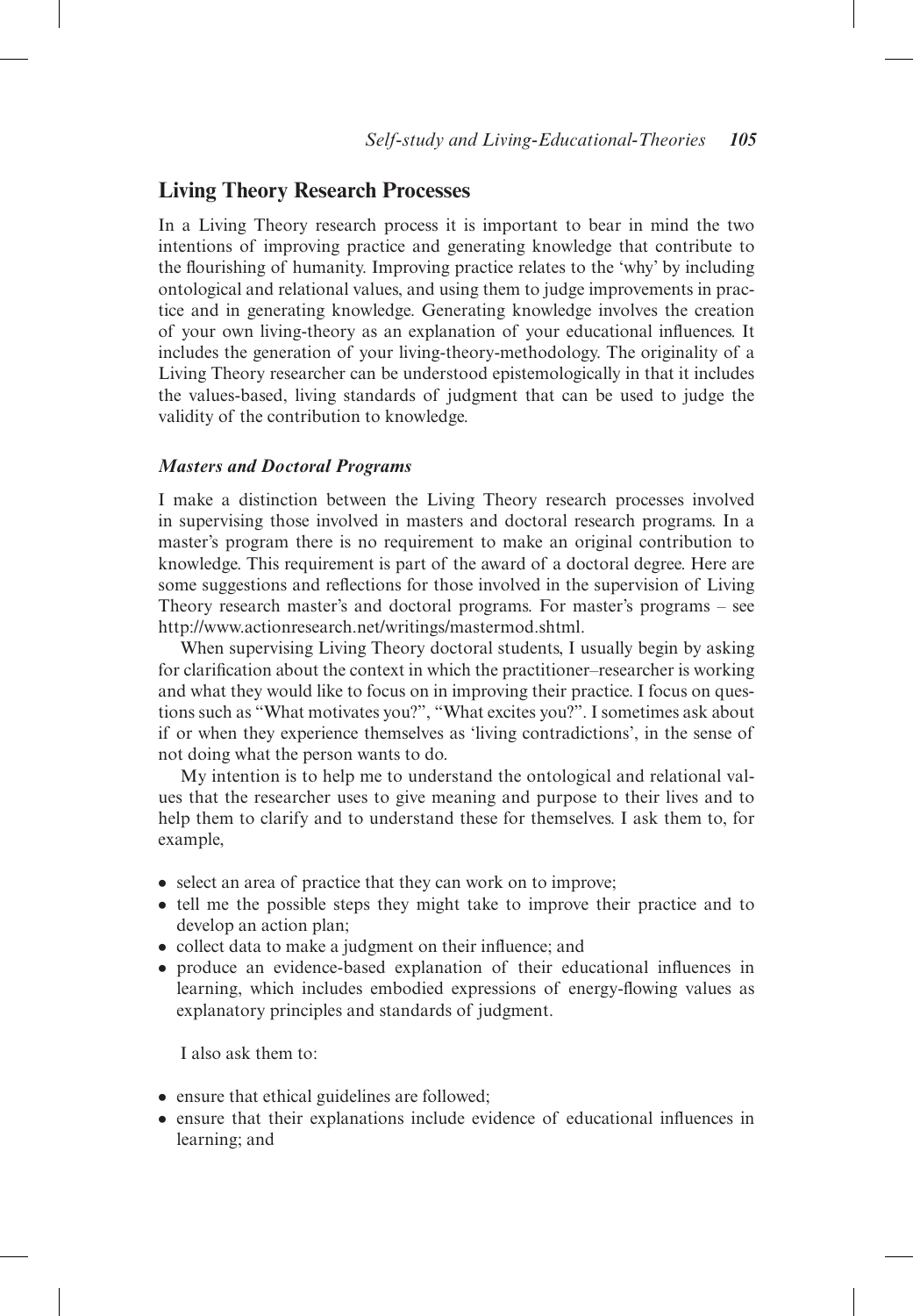⦁ use a validation group to strengthen the validity of the explanation in terms of its comprehensibility, evidence, normative understandings and authenticity.

Erica Holley's reflections on her M.Phil. journey provides an example of how a student has experienced this approach to supervision:

You offer acceptance of me for what I am and push at the boundaries of what I could become. You accept ideas, puzzlement and confusion from me as part of a process of me coming to understand, but the understanding reached seems always a new understanding for us both. I think I've seen our work as collaborative parallelism. (Personal email)

Jane Spiro's (2008) epilogue to her thesis titled, *Learner and Teacher as Fellow Travellers: A story tribute to Jack Whitehead*, is another example of how a doctoral researcher has experienced this approach to supervision.

What I hope I am communicating in this section on supervising master's and Doctoral Living Theory research programs is the importance of a supervisor of Living Theory research trying to understand the unique responses of each individual that enables them to generate their own living-educational-theory and living-theory-methodology. The responses include a concern with scholarship and rigour in engaging creatively and critically with the ideas of others and in subjecting evidence-based explanations to rigorous academic criticism in validation groups. It is important in Living Theory research to show an awareness and response to criticisms of the approach.

# **Challenges to a Living Theory Approach**

I would say that the most helpful criticism of the development of a Living Theory approach is the point made by Noffke (1997) that:

It seems incapable of addressing social issues in terms of the interconnections between personal identity and the claim of experiential knowledge, as well as power and privilege in society (Dolby, 1995; Noffke, 1991). The process of personal transformation through the examination of practice and self-reflection may be a necessary part of social change, especially in education; it is however, not sufficient. (p. 329)

Evidence that a Living Theory approach is addressing these issues can be seen in the 2018 homepage of living-theory-posters at: http://www.actionresearch.net/ writings/posters/homepage020617.pdf  $\Box$ 

If you access the 2018 living-poster of Network Educational Action Research Ireland (NEARI), you can access the evidence from Mairin Glenn, Bernie Sullivan, Caitriona McDonagh and Mary Roche that shows how they are addressing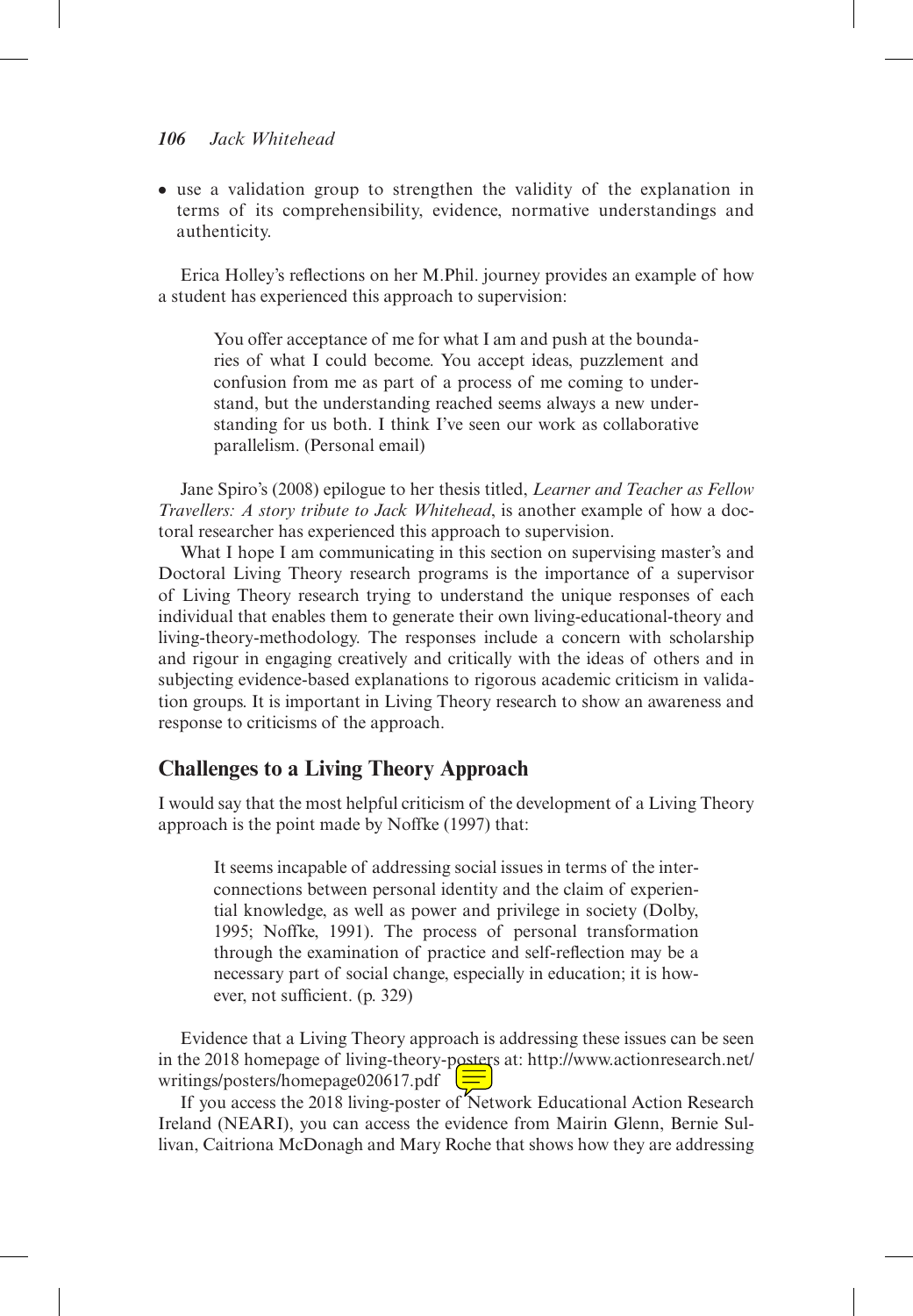social issues in terms of the interconnections between personal identity and the claim of experiential knowledge, as well as power and privilege in society.

Norton's (2009) criticism is that a living-educational-theory is an extreme position on the positivism-interpretivism dimension that does not reflect the capacity of educational action research to embrace the rich middle ground.

The idea of a positivism-interpretivism dimension can be challenged on the grounds that the conceptualization of such a 'dimension' is mistaken. There are epistemological differences between positivism and interpretivism, which mean they should not be placed within a 'dimension'. For example, positivists usually follow the Aristotelean Law of Contradiction, which rejects the idea that mutually exclusive opposites can be true simultaneously, and the Law of Excluded Middle in the sense that everything is either A or Not-A. Interpretivists, influenced by dialectics, include contradiction as the nucleus of correct thought with the acceptance of an Included Middle. The 2,500-year history of battles between these researchers can be illustrated in Popper's (1963, p. 317) rejection of dialectics as being entirely useless as theory, and in Marcuse's (1964, p. 111) point that formal logic masks the dialectical nature of reality (p. 64).

These differences can be transcended in a living-logic for Living Theory research (Whitehead & Rayner, 2009).

### **Conclusions**

In my reviewer's comments to *Conferences as Sites of Learning and Development* (Zuber-Skerritt, 2017), I wrote that:

The discussion focuses on working and researching together as global citizens to transform the conditions of social life that sustain poverty, oppression and suffering. It does this by focusing on the creation of the conditions that can sustain justice and satisfying forms of human existence …. Shared understandings of present contexts and practices are related to an evaluation of the past contributions of ALARA together with intentions to contribute to the future through participation in conferences as sites of learning and development.

In this present chapter on *Action Research for Self-study and Living-Educational-Theories* I have emphasized the importance of educational learning in the sense that not all learning is educational. I am distinguishing educational learning from learning, with the necessary condition that for the learning to be educational it must include values that carry hope for the flourishing of humanity.

In making explicit a Living Theory research process above, I include an action– reflection cycle while emphasizing the necessity of generating an individual's explanation of their educational influences in their own learning, in the learning of others, and in the learning of the social formations that are influencing and being influenced by the researcher. The explanatory principles in the explanation include the ontological and relational values the researcher uses to give meaning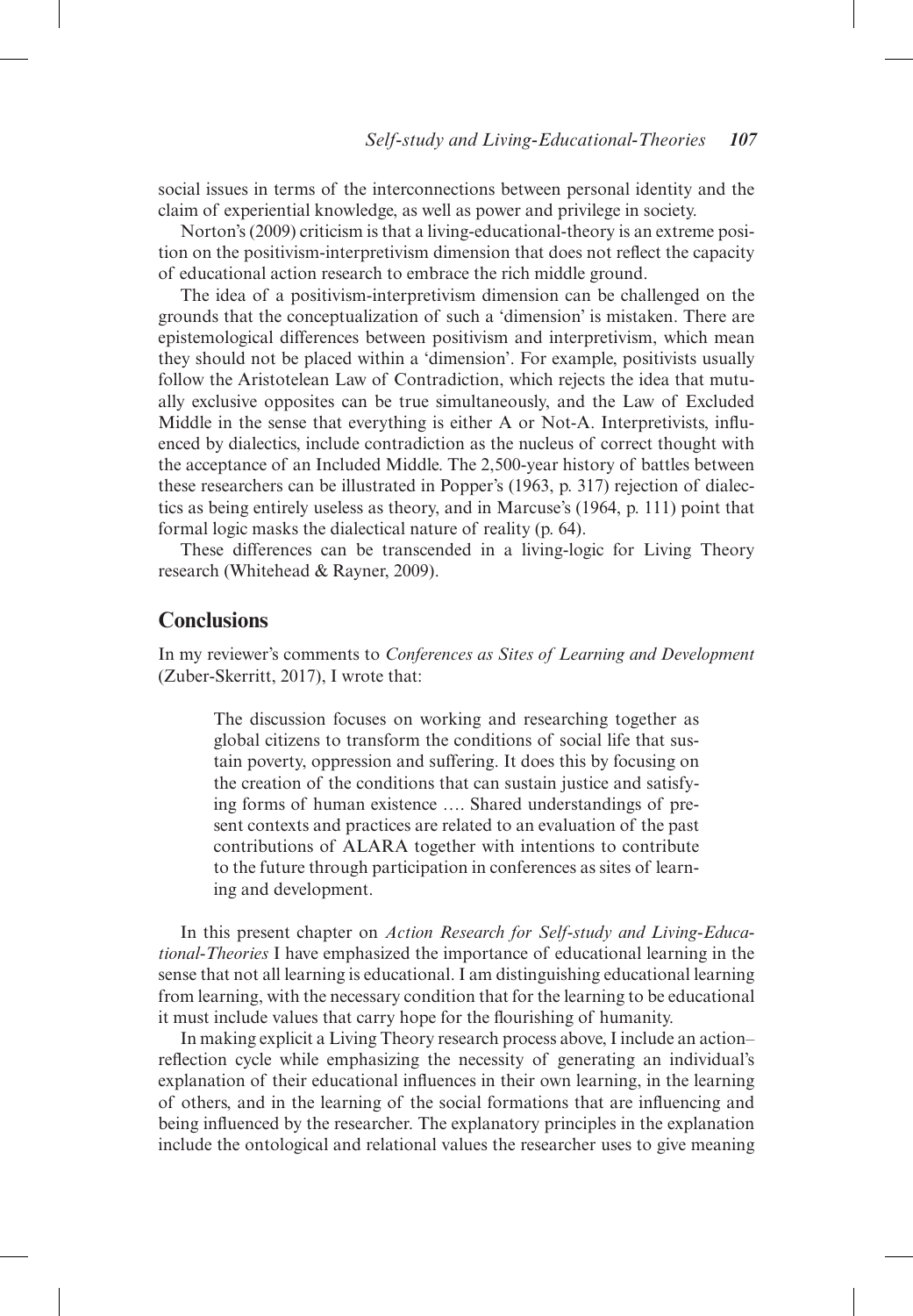and purpose to their life. The 2018 living-poster homepage (see above) demonstrates how Living Theory researchers can contribute to a global movement of researchers who are clarifying, communicating and responding to each other's inquiries. This movement goes beyond the creation and sharing of individual living-educational-theories in a global process of Living Theory research that is contributing to the enhancement of flows of values and understandings that carry hope for the flourishing of humanity.

# **Topics for Discussion**

- 1. As you produce an evidence-based explanation of your educational influence, how could you engage with and include your influence in a global social movement to enhance the flow of values and understandings that carry hope for the flourishing of humanity?
- 2. If you are seeking to gain academic accreditation for your living-theory, how do you analyse the responses of ethics committees, institutional review boards and research committees that have hindered and/or supported your research?
- 3. As you seek to live your values as fully as possible, how do you understand the power relations that can both hinder and support your inquiries?
- 4. What problems and possibilities have you encountered with accessing appropriate supervision for the generation of your living-theory?

# **Further Reading**

- Coombs, S., Potts, M., & Whitehead, J. (2014). *International educational development and learning through sustainable partnerships: Living global citizenship*. London: Palgrave Macmillan.
- Inoue, N. (2012). *Mirrors of the mind: Introduction to mindful ways of thinking education*. New York, NY: Peter Lang.
- Inoue, N. (2015). *Beyond actions: Psychology of action research for mindful educational improvement*. New York, NY: Peter Lang.
- Whitehead, J. (2016). Review of de Sousa Santos, B. (2014). *Epistemologies of the South: Justice against Epistemicide*. London: Paradigm Publishers. *Educational Journal of Living Theories*, 9(2), 87–98. Retrieved from at http://ejolts.net/node/288.
- Whitehead, J. (2017b). *Review of Sean Warren's and Stephen Bigger's (2017) 'Living Contradictions: A Teacher's Examination of Tension and Disruption in Schools, in Classrooms and in Self'*. Carmarthen: Crown House Publishing Limited. *Educational Journal of Living Theories*, *10*(2), 105–106. Retrieved from http://ejolts.net/node/312

# **References**

Altrichter, H., Kemmis, S., McTaggart, R., & Zuber-Skerritt, O. (1991). Defining, confining or refining action research? In O. Zuber-Skerritt (Ed.), *Action research for change and development* (pp. 3–9). Aldershot: Gower Publishing Company.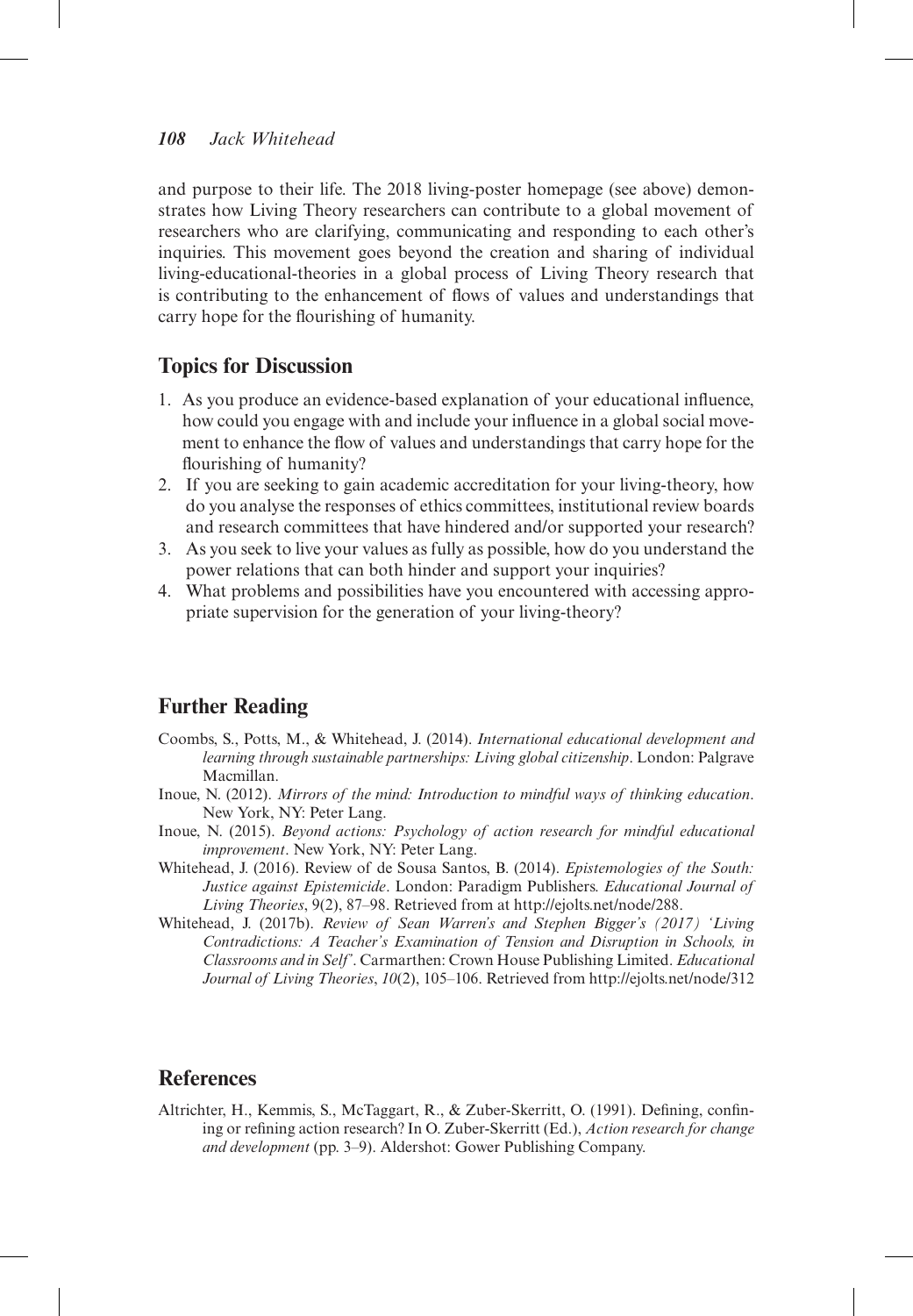- ARNA. (2017a). *Knowledge mobilization*. Retrieved from http://arnawebsite.org/knowledgemobilization/
- ARNA. (2017b). *Participation and democratization of knowledge: New convergences for reconciliation*. Retrieved from http://arnawebsite.org/conferences/cartegena-colombia-2017/
- Bogdan, R., & Biklen, S. K. (1992). *Qualitative research for education*. Boston, MA: Allyn & Bacon.
- Carr, W., & Kemmis, S. (1986). *Becoming critical: Knowing through action research*. London: Falmer.
- Coombs, S., Potts, M., & Whitehead, J. (2014). *International educational development and learning through sustainable partnerships: Living global citizenship*. London: Palgrave Macmillan.

AQ1

- Corey, S. M. (1953). *Action research to improve school practices*. New York, NY: Bureau of Publications, Teachers College, Columbia.
- Dadds, M., & Hart, S. (2001). *Doing practitioner research differently*. London: Routledge.
- De Sousa Santos. (2014). *Epistemologies of the South: Justice against Epistemicide*. London: Paradigm Publishers.
- Dewey, J. (1938/1997). *Experience and education*. London: Macmillan.
- Eribon, D. (1989). *Michel Foucault*. London: Faber and Faber.
- Fals Borda, O., & Rahman, M. A. (1991). *Action and knowledge*. Lanham, MD: Rowman & Littlefield.
- Fromm, E. (1960). *The fear of freedom*. London: Routledge & Kegan Paul.
- Glenn. M., Roche, M., McDonagh, C., & Sullivan, B. (2017). *Learning communities in educational partnerships: Action research as transformation*. London: Bloomsbury.
- Habermas, J. (1976). *Communication and the evolution of society*. London: Heinemann.
- Hall, B. L., & Tandon, R. (2016). What is knowledge democracy? Retrieved from https:// knowledgedemocracy.org/what-is-knowledge-democracy/
- Heron, J., & Reason, P. (2008). *Extending epistemology within a co-operative inquiry*. Retrieved from http://www.human-inquiry.com/EECI.htm
- Hirst, P. (Ed.). (1983). *Educational theory and its foundation disciplines*. London: RKP.

Husserl, E. (1912). *Ideas: General introduction to phenomenology*. London: Allen & Unwin.

- Inoue, N. (2012). *Mirrors of the mind: Introduction to mindful ways of thinking education*. New York, NY: Peter Lang. AQ2
- Inoue, N. (2015). *Beyond actions: Psychology of action research for mindful educational improvement*. New York, NY: Peter Lang.
- Kemmis, S., & McTaggart, R. (1988). *The action research planner*. Victoria: Deakin University Press.
- Laidlaw, M. (1996). *How can I create my own living educational theory as I offer you an account of my educational development?* Ph.D. thesis, University of Bath. Retrieved from http://www.actionresearch.net/living/moira2.shtml
- Lohr, E. (2016). Teaching with love: How may I continue to improve my practice as I get older? Retrieved from *Educational Journal of Living Theories* http://ejolts.net/ drupal/node/274
- Marcuse, H. (1964). *One dimensional man*. London: Routledge & Kegan Paul.
- Noffke, S. (1997). Professional, personal, and political dimensions of action research. In M. Apple (Ed.), *Review of research in education* (pp. 305–343). Washington, DC: AERA.
- Norton, L. (2009). *Action research in teaching and learning: A practical guide to conducting pedagogical research in universities*. London: Routledge.
- Rowell, L. (2017). *Lonnie Rowell Introducing the First Global Assembly for Knowledge Democracy*. YouTube video retrieved from https://www.youtube.com/watch?v=2sGLGMrrPu0
- Popper, K. (1963). *Conjectures and refutations*. Oxford: Oxford University Press.
- Popper, K. (1975). *The logic of scientific discovery*. London: Hutchinson & Co.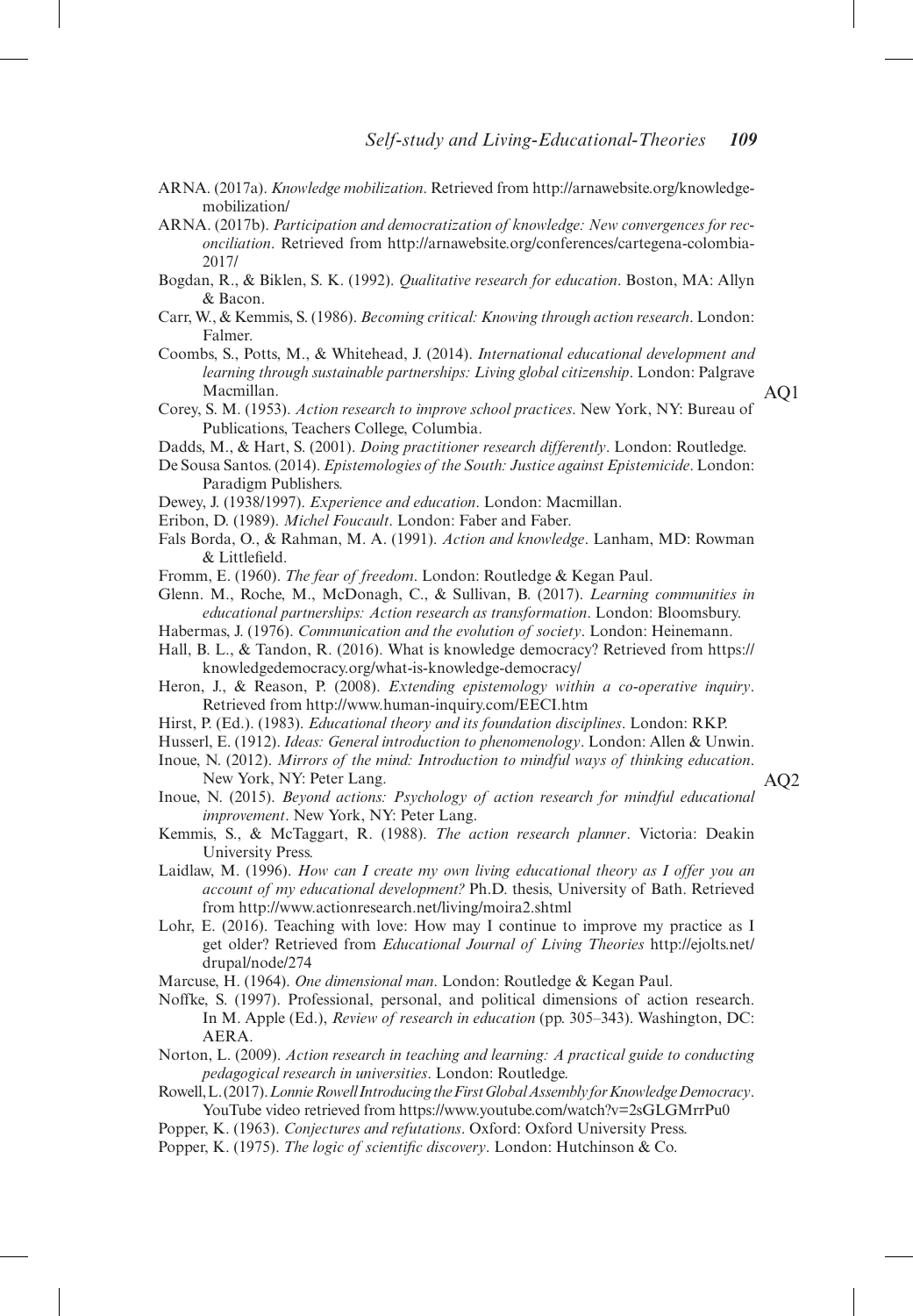- Spiro. J. (2008). *How I have arrived at a notion of knowledge transformation, through understanding the story of myself as creative writer, creative educator, creative manager, and educational researcher*. Ph.D. thesis, University of Bath. Retrieved from http: //www.actionresearch.net/living/janespirophd.shtml
- Skolimowski, H. (1994). *The participatory mind: A new theory of knowledge and of the universe*. London: Penguin.
- Stringer, E. (1999). *Action research* (2nd ed.). London: Sage.
- Whitehead, J. (1976). *Improving learning for 11–14 year olds*. Swindon: Wiltshire Curriculum Development Centre. Retrieved from http://www.actionresearch.net/ writings/ilmagall.pdf
- Whitehead, J. (1985). An analysis of an individual's educational development: The basis for personally orientated action research. In M. Shipman (Ed.), *Educational research: Principles, policies and practice* (pp. 97–108). London: Falmer.
- Whitehead, J. (1989). Creating a living educational theory from questions of the kind, "How do I improve my practice?'. *Cambridge Journal of Education*, *19*(1), 41–52.
- Whitehead, J. (1995). Self-study and living educational theory. *Teacher Education Quarterly*, *22*(3), 26–27, 42–43, 62–63, 81–82, 97–98.
- Whitehead, J. (2004). What counts as evidence in the self-studies of teacher education practices? In J. J. Loughran, M. L. Hamilton, V. K. LaBoskey, & T. Russell (Eds), *International handbook of self-study of teaching and teacher education practices*. Dordrecht: Kluwer Academic Publishers.
- Whitehead, J. (2014). A self-study contribution to a history of the self-study of teacher education practices. In D. Garbett & A. Ovens (Eds.), *Changing practices for changing times: Past, present and future possibilities for self-study research*. Proceedings of the Tenth International Conference on Self-Study of Teacher Education Practices, August 3–, Herstmonceaux Castle, East Sussex, UK. Retrieved from http://www. actionresearch.net/writings/sstep2014/whitehej.pdf
- Whitehead, J. (2016). *Review of de Sousa Santos, B. (2014) Epistemologies of the south: Justice against epistemicide*. London: Paradigm Publishers. *Educational Journal of Living Theories*, *9*(2), 87–98. Retrieved from http://ejolts.net/node/288
- Whitehead, J. (2017a). *Jack Whitehead's review of Dawn Garbett & Alan Ovens (Eds.), Being self-study researchers in a digital world*. Retrieved from http://www.actionresearch.n et/writings/jack/jwreviewearovensgarbett141117.pdf
- Whitehead, J. (2017b). *Review of S. Warren & S. Bigger (Eds.), Living contradictions: A teacher's examination of tension and disruption in schools, in classrooms and in self*. Carmarthen: Crown House Publishing Limited. *Educational Journal of Living Theories*, *10*(2), 105–106. Retrieved from http://ejolts.net/node/312
- Whitehead, J. (2018a). *Living theory research as a way of life*. Bath: Brown Dog Books. Retrieved from https://amzn.to/2suwR59
- Whitehead, J. (2018b). The Action Learning, Action Research Experiences of Professionals. Keynote presentation to the 10th World Congress of the Action Learning Action Research Association on '*The Action Learning and Action Research Legacy for Transforming Social Change: Individuals, Professionals, and Communities' Developments, Organizational Advancements, and Global Initiatives'*, 18 June, Norwich University. Retrieved from http://www.actionresearch.net/writings/jack/jwalarakeynote160618.pdf
- Whitehead, J., & Rayner, A. (2009). *From dialectics to inclusionality: A naturally inclusive approach to educational accountability*. Retrieved from http://www.actionresearch.net/ writings/jack/arjwdialtoIncl061109.pdf
- Zuber-Skerritt, O. (Ed.). (2017). *Conferences as sites of learning and development: Using participatory action learning and action research approaches*. Abingdon: Routledge.

AQ3